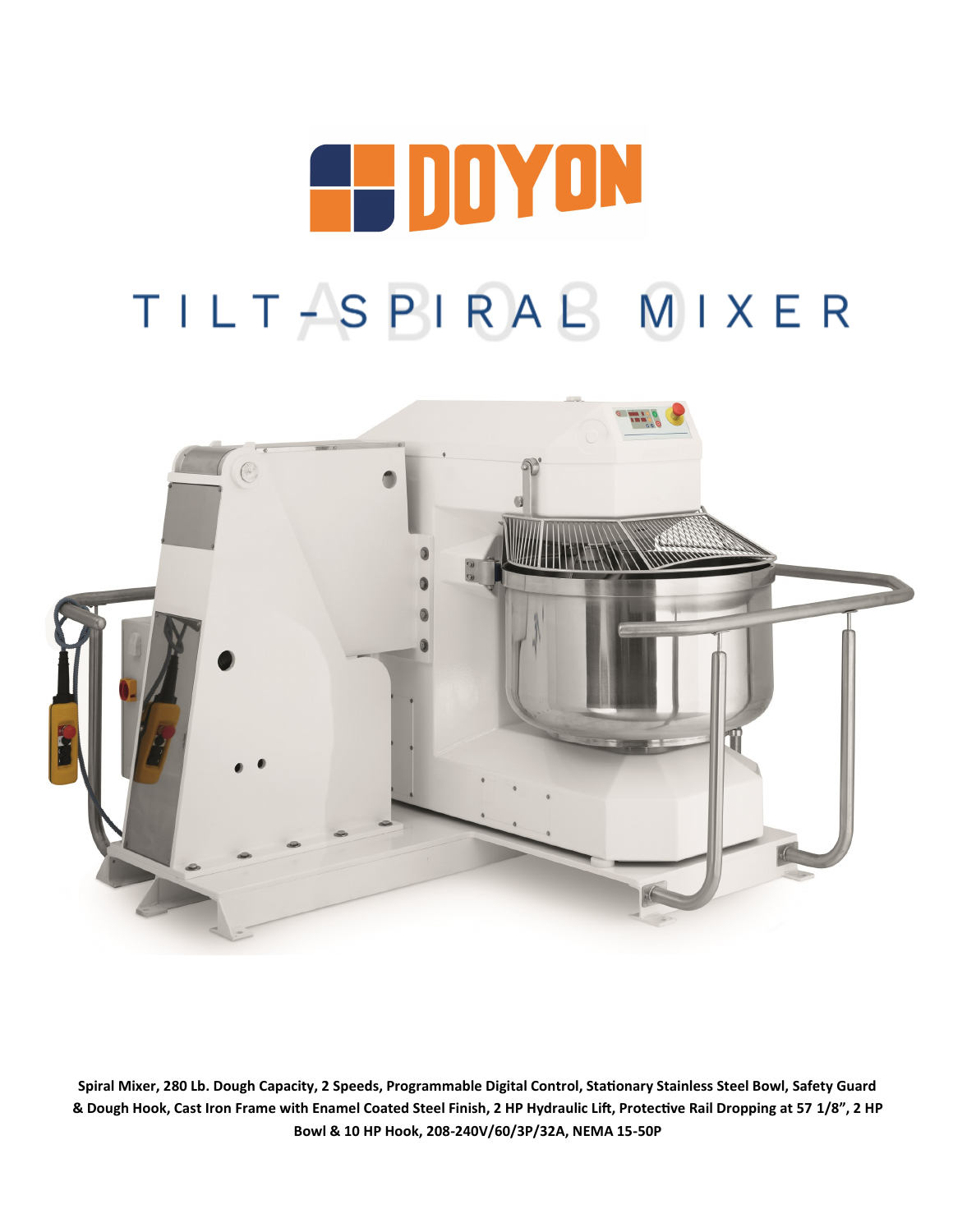

**PROJECT** 

**ITEM NO.** 

## **MODEL NUMBER: A B 0 8 0 X A , A B 0 8 0 X E , A B 0 8 0 X B**

#### **FEATURES**

- □ Unique Easy to Use Digital Control
	- 2 Speeds (no need to stop mixer to change speed)
		- 99 Minute Mixing Timer
		- 9 Programmable Speed & Time Settings
- Emergency Stop
- □ Hydraulic Lifting System to Empty Bowl
- □ Stainless Steel 200 Quart Bowl with Rounded Center Post
- □ Stainless Steel Dough Hook
- □ Integrated Standard Bowl Drain
- □ Wire Guard for Bowl Featuring Automatic Motor Cut-Off Switch
- □ Thermal Overload Protection for Motor
- □ Non-Slipping Belt Driven Motor
- **Jog & Reverse**

#### **CONSTRUCTION**

□ Heavy Duty Frame with Lead-Free Enamel Coating

#### **OPTIONS & ACCESSORIES**

- □ Stainless Steel Construction [Suffix I]
- Paddle w/Scrapper (Installed by Factory)
- □ Left Lifting Model (Replace X with C)
- Right Lifting Model (Replace X with D)
- □ #12 Attachment Hub
- □ International Voltages Available (Contact Factory)
- Touchscreen Control

#### **CLEARANCES**

- 6" (152mm) On Left & Right Side
- □ 25" (635mm) Back
- □ Top & Bottom Must Remain Unobstructed

#### **WARRANTY**

□ One Year Labor & Two Year Parts

| Model          | Weight | <b>Overall Dimensions</b> |        |             |             |                           |             |              |                   |
|----------------|--------|---------------------------|--------|-------------|-------------|---------------------------|-------------|--------------|-------------------|
|                |        | W                         | D      | Height Min. | Height Max. | <b>Dropping</b><br>Height | <b>Bowl</b> | Hook         | <b>Hydraulics</b> |
| <b>AB080XA</b> | 2921   | 62.99"                    | 88.77" | 61.41"      | 97.04"      | 58.66"                    | 3 HP        | <b>12 HP</b> | 2 HP              |
|                | (1325) | (1600)                    | (2255) | (1560)      | (2465)      | (1490)                    |             |              |                   |
| AB080XB        | 3251   | 62.99"                    | 90.74" | 61.41"      | 112.20"     | 75.78"                    | 3 HP        | <b>12 HP</b> | 2 HP              |
|                | (1475) | (1600)                    | (2305) | (1560)      | (2850)      | (1925)                    |             |              |                   |

**SPECIFICATIONS SUBJECT TO CHANGE WITHOUT NOTICE FOLLOW US KCL & REVIT DRAWINGS UPON REQUEST REVISION B | 5/25/2021**

**Doyon** 



5600 13th Street, Menominee, MI 49858 **906.863.4401 | 800.338.9886 | [www.doyon.qc.ca](http://www.doyon.qc.ca/)**

 $\blacksquare$ 

 $\frac{10}{18}$ 





**THERE** 



**NEMA 15-50P**